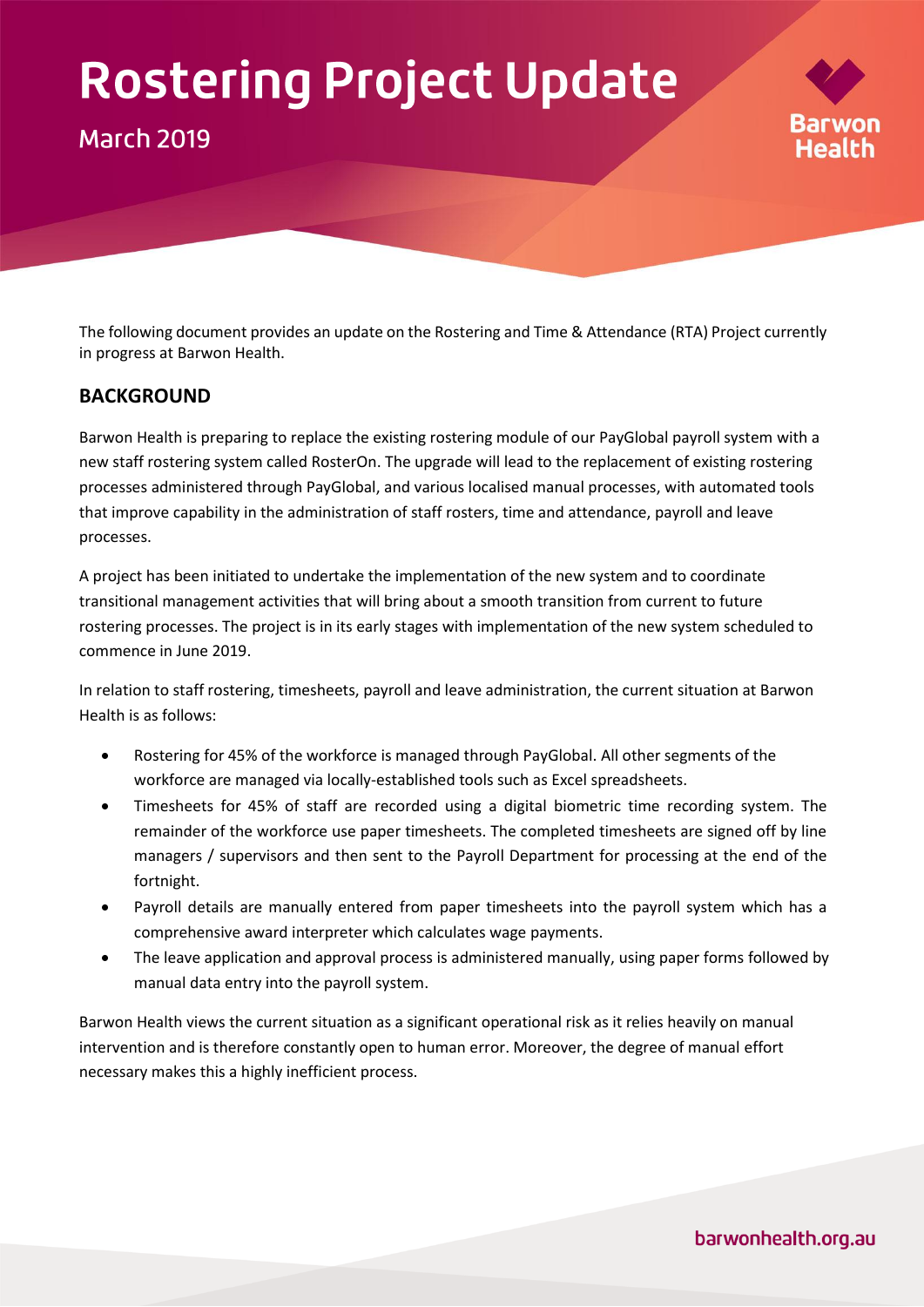# **PROJECT RATIONALE**

The RosterOn system will provide enhanced functionality, including the following:

*Roster administration:* 

- The ability to create and maintain rosters and to have them accessible online to employees through their home computer, tablet or mobile phone.
- The ability to support all existing roster patterns and rostering practices for roster managers / administrators and staff, including any current arrangements where staff can nominate their preferences and indicate their availability.
- The ability to monitor staffing shortfalls and identify suitable staff to fill these shifts.
- The ability to communicate with staff via built-in SMS messaging, seeking their expressions of interest to fill staffing shortfalls.

#### *Timesheet administration:*

• The ability for all staff to record the start and end time of shifts worked, using our existing biometric time recording technology. Alternative means will be available where necessary (for instance, where staff operate in the community, where there is no access to physical biometric devices that can record shift start and finish times).

*Leave administration:* 

• The ability to submit leave applications electronically and for managers to authorise them online.

### **PROJECT OBJECTIVES**

The targeted benefits of this implementation include a number of workforce scheduling efficiencies, including:

- Less time required to maintain rosters and fill vacant shifts
- Reduced usage of agency staff
- Reduced incidence of misplaced or incorrectly completed timesheets
- Reduced incidence of payroll errors resulting from manual data entry
- Increased accuracy of wage payments
- Better utilisation of staff
- Less time spent on manual administrative tasks
- Ongoing cost savings
- Less consumption of paper, printing and courier services